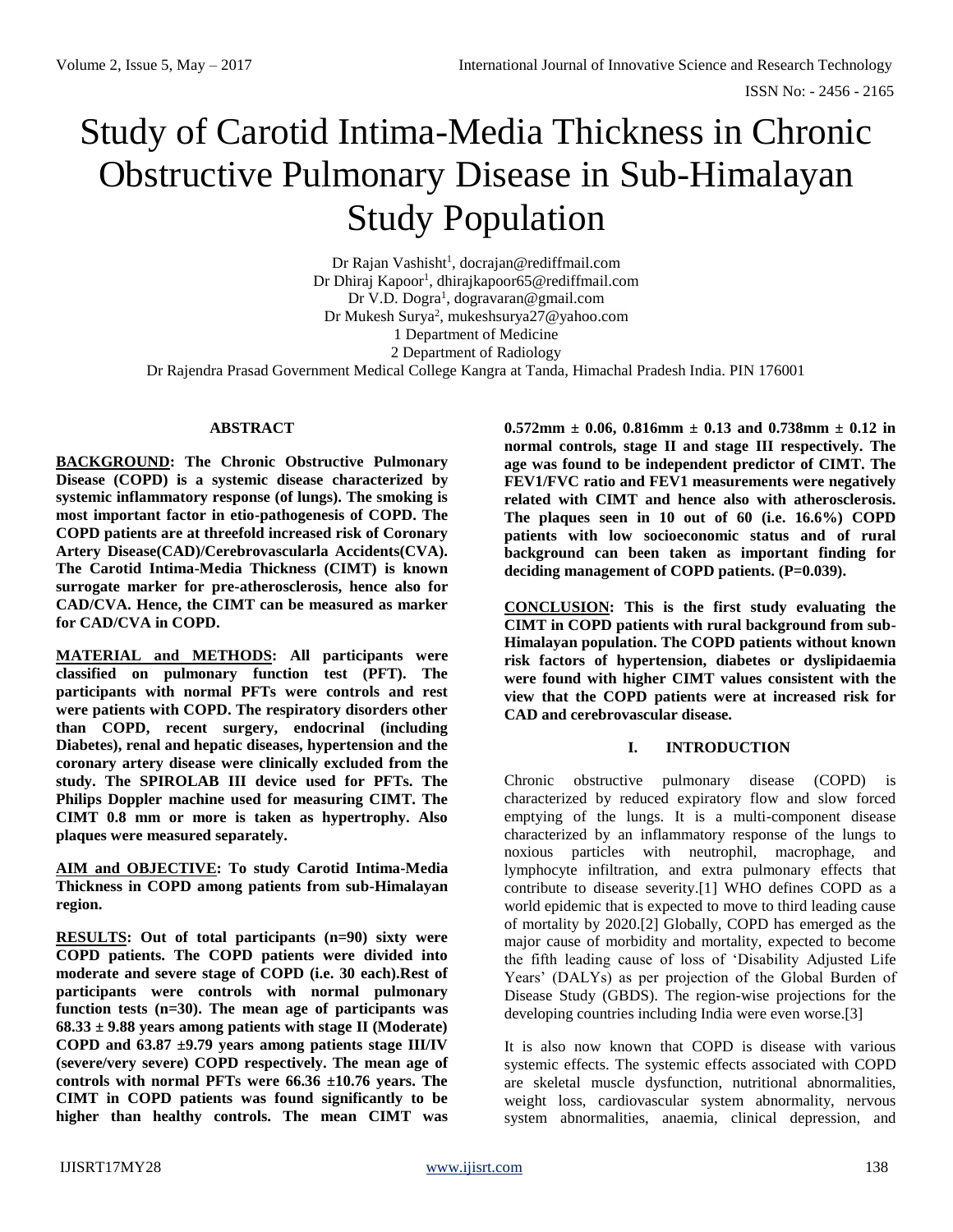anxiety.[2] It is also evident till now that patients with COPD are at an increased risk of cardiovascular morbidity and mortality. Spectrum of cardiovascular sequelae of COPD includes Right ventricular dysfunction, pulmonary hypertension, CAD and arrhythmias. COPD further increases risk of cardiovascular disease two to three fold. It is also seen that there is increase in incidence of stroke in patients of COPD.[6]

The Screening for Heart Attack Prevention and Education (SHAPE) Task Force has developed a model to identify individuals who are at risk for atherosclerosis and its thrombotic and arrhythmogenic complications and initiate appropriate care. The two important atherosclerosis screening methods selected for such vulnerable patients are Coronary Artery Calcium Score determined by CT and CIMT and plaque determined by ultrasonography.

The CIMT (Carotid Intima Media Thickness) is safe, noninvasive, and inexpensive means of assessing subclinical atherosclerosis.[4] It is easily measurable on Doppler Ultrasonography machines. In various studies it is shown that CIMT is predictive of MI and stroke. The CIMT is a suitable surrogate for the coronary tree. Also, The CIMT is (along with coronary calcium scoring) recognized as a surrogate marker for coronary artery disease. The CIMT scanning protocols can detect atherosclerotic disease in early and asymptomatic stages. It is a good screening tool, directly visualizing vasculature and predicts risk earlier, unlike biomarkers such as LDL cholesterol and hsCRP.

Assessments by Stein et al found favourable findings for CIMT as compared to coronary calcification scoring especially in the healthy young and middle-aged populations as well as women and African American individuals where coronary calcification has more limited utility.[4] Also, there are findings of the Multi-Ethnic Study of Atherosclerosis which indicates further that increased CIMT predicts CVD events in individuals without coronary calcification.

As there are many risk factors associated with COPD, CIMT is a useful tool for pre determining atherosclerosis in this vulnerable group of patients. It is also shown in some studies that patient compliance is enhanced when shown their CIMT data. That means measuring CIMT can enhance compliance in COPD patients for medical therapy and advice regarding life style changes can be made more fruitful. There is enough data available supporting CIMT as surrogate marker for CAD, but it is still in infancy stage to comment on that how CIMT values is related in the COPD patients.

Hence the present study was designed to study CIMT which is a marker of sub clinical atherosclerosis in patients of COPD. This study will further add to the limited literature available on CIMT in COPD and will open new concept building as far as management of COPD patients are concerned.

# **II. MATERIAL AND METHODS**

After the required approval taken from ethical committee of the institute all patients with clinical features of COPD and Spirometry suggestive of COPD (i.e. for Gold stagingmoderate/ severe or very severe) have been taken for study as per inclusion criteria. (Diagnostic criteria of COPD)

The respiratory disorders other than COPD, recent surgery, endocrinal (including Diabetes), renal and hepatic diseases, hypertension and the coronary artery disease were excluded from study as per exclusion criteria.

The total numbers of ninety participants were studied. Out of them, thirty patients each were of moderate and severe/very severe COPD and thirty participants were clinically healthy controls. All healthy controls had normal pulmonary function test. All participants were of forty five or more years of age. The history of illness, general physical examination; especially related to COPD and other required investigations are done. All observations are recorded in clinical Performa made for this study.

DIAGNOSTIC CRITERIA OF COPD [7] COPD was diagnosed in patients on the basis of symptoms and signs e.g. chronic cough, chronic sputum production, breathlessness (dyspnoea), acute exacerbations and risk factors (e.g. Smoking) and on the results of Spirometry. Patients were included only if their Spirometry was suggestive of obstructive disease.

SPIROMETRY All possible precautions were taken for uniform measurements among all participants. Subjects selected for PFTs given standard instructions for performing Spirometry with minimum errors. [8]

- COPD patients are defined clinically and by FEV1/FVC less than or equal 0.70.
- FEV1% of predicted recorded from PFT reports is used for GOLD staging
- FEV1, FEV1/FVC and FVC recorded for analysis of data.

# CAROTID ARTERY INTIMA MEDIA THICKNESS [5,9]

The Doppler ultrasonography machine Philips Electronics USA Colour Doppler model no. HD 11 with linear vascular probe was used to evaluate CIMT. The Intima-Media Thickness (IMT) was measured in the Common Carotid Artery (CCA), 1 cm away from the bifurcation (bulb), and Internal Carotid Artery (ICA).[5] The protocol for CIMT measurements adapted for resources available in institute, as per protocol approved by ethical committee of the institute.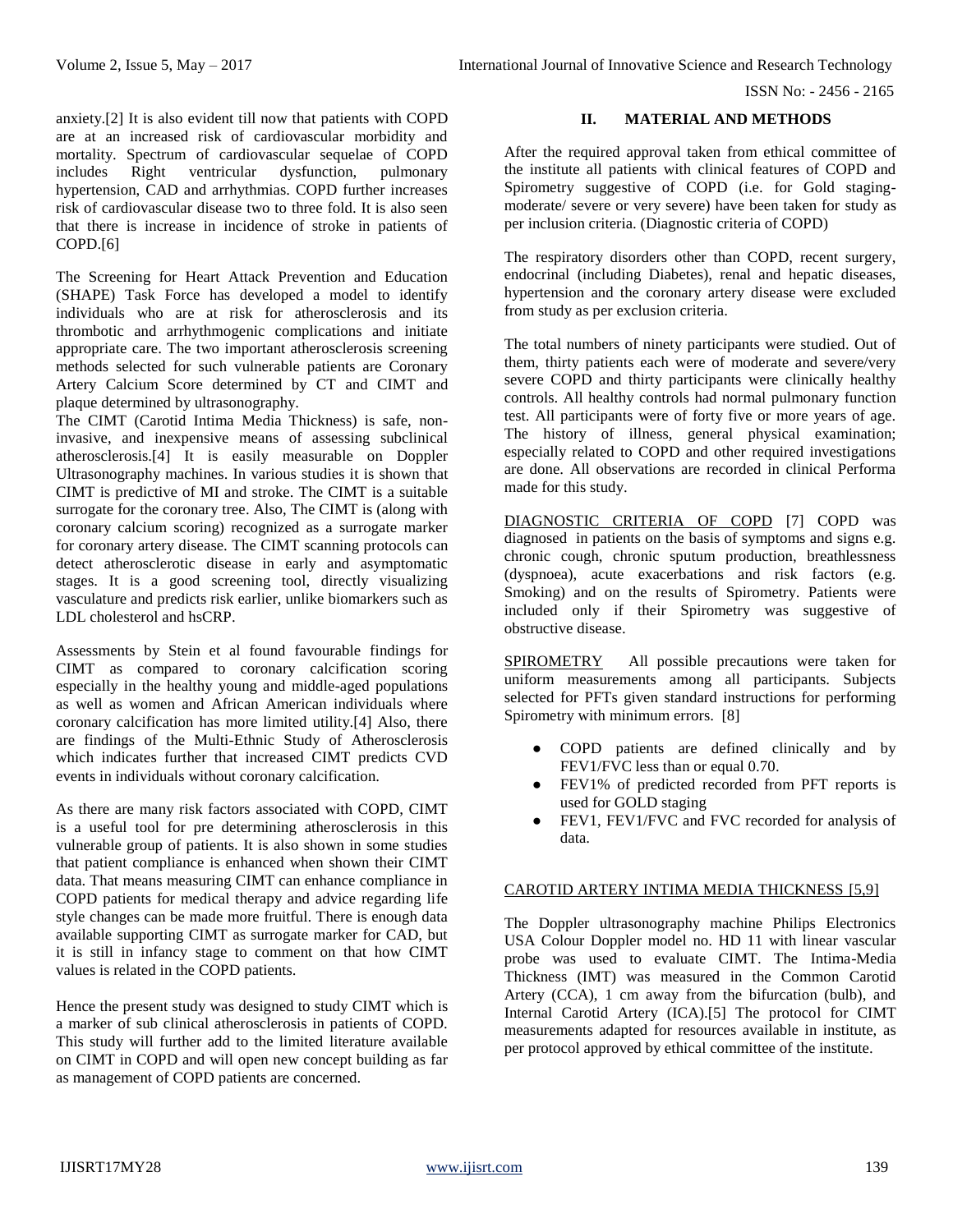

The CIMT greater than 0.80 mm was taken for classifying as CIMT Hypertrophy. The Plaques were measured and recorded separately. Also, along with this highest of three measurements of CIMT are recorded from each side. The standard is to measure the combined IMT, as Intima and media not measurable separately.[5] The CIMT is measured from B-mode images.

All subjects taken for study were asked to give informed consent for study in written format. All data from clinical examination and investigations, including Spirometry and

Volume 2, Issue 5, May – 2017 **International Journal of Innovative Science and Research Technology** 

ISSN No: - 2456 - 2165

CIMT gathered for analysis. All patients with severe or very severe and some with moderate COPD were admitted in medicine ward and were subjected to investigations only when they were stable clinically to perform Spirometry. The rest of participants were taken on out-patient basis. All measurements were made manually on single machine and by single observer. All efforts were made to keep minimum variability and maximum uniformity possible while collecting data for this study.

**STATISTICAL ANALYSIS:** The data is calculate using online calculators. For both the COPD and normal/control group, data were calculated as mean  $\pm$  standard deviations and percentages. The continuous variables are expressed as mean ± standard deviation and categorical variables are expressed as percentages. All variables were compared using ANOVA.

# **III. RESULTS**

The mean age of participants was  $68.33 \pm 9.88$  years among patients with stage II (Moderate) COPD and  $63.87 \pm 9.79$  years among patients stage III/IV (severe/very severe) COPD respectively. The mean age of controls with normal PFTs were 66.36  $\pm$ 10.76 years.

General characteristics of the COPD patients and clinically healthy controls are summarized in Table.

| $\mathbf{p}_\mathbf{r}$<br><b>VALUE</b> | <b>F-value</b> | <b>COPD</b><br><b>StageIII/IV</b> | <b>COPD</b><br><b>StageII</b> | <b>CONTROLS</b>   | <b>VARIABLES</b>       | S<br><b>No.</b> |
|-----------------------------------------|----------------|-----------------------------------|-------------------------------|-------------------|------------------------|-----------------|
| 0.239                                   | 1.454          | $63.87 \pm 9.79$                  | $68.33 \pm 9.88$              | $66.36 \pm 10.76$ | AGE (Years)            | $\mathbf{1}$    |
| 0.041                                   | 3.303          | $20.49 \pm 1.79$                  | $21.33 \pm 1.92$              | $21.65 \pm 1.70$  | <b>BMI</b>             | $\overline{2}$  |
| 0.320                                   | 1.155          | $12.3 \pm 1.2$                    | $12.41 \pm 1.5$               | $12.8 \pm 1.3$    | $Hb(g\%)$              | 3               |
| 0.000                                   | 27.581         | $18.1 \pm 6.4$                    | $20.8 \pm 10.3$               | $7.9 + 2$         | <b>ESR</b>             | $\overline{4}$  |
| 0.000                                   | 606.188        | $62.27 \pm 5.87$                  | $63.37 \pm 5.32$              | $115.67 \pm 8.69$ | FEV1/FVC%              | 5               |
| 0.000                                   | 35.661         | $154.6 \pm 16.2$                  | $151.3 \pm 25.3$              | $113.4 \pm 20.5$  | <b>CHOLESTERO</b><br>L | 6               |
| 0.000                                   | 265.699        | $45.23 \pm 8.47$                  | $47.17 \pm 10.09$             | $6.76 \pm 1.55$   | Pack Years             | $\overline{7}$  |
| 0.000                                   | 42.034         | $0.74 \pm 0.12$                   | $0.82 \pm 0.13$               | $0.57 \pm 0.06$   | $CIMT$ (mm)            | 8               |

Total ninety participants were studied. Out of these thirty participants each in Normal controls, COPD Stage II and Stage III/IV patients were studied. There were twenty five males and five females with normal PFTs constituting 83% and 17% of normal participants respectively. Among COPD

patients twenty eight males and two females were with Stage II constituting 93% and 7% of moderate COPD respectively. Twenty nine males and one female with Stage III/IV constituted 97% and 3% of severe/very severe COPD respectively.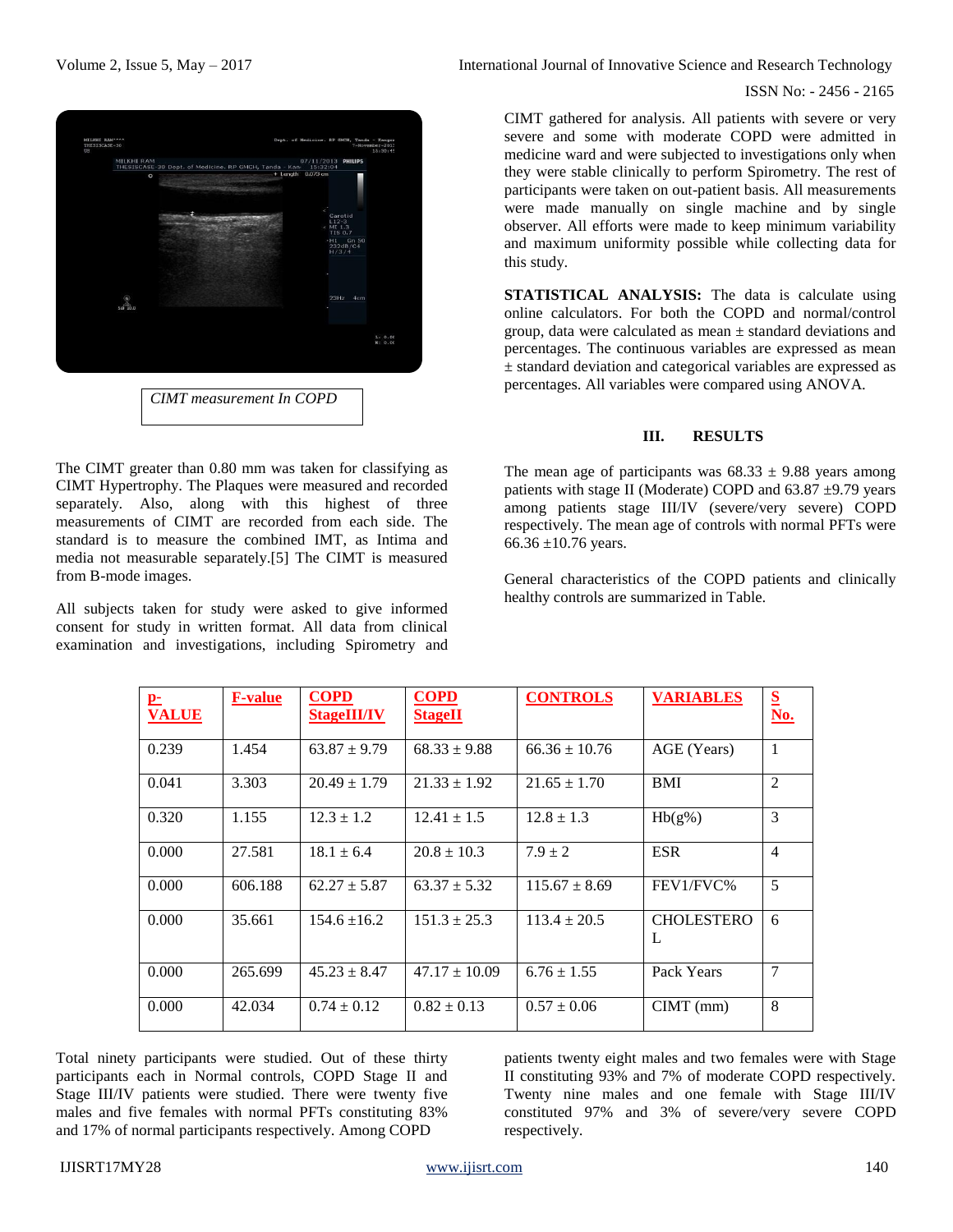ISSN No: - 2456 - 2165

In this study out of ninety participants only eight were females. Out of these only three had obstructive pulmonary disease. Values of age, BMI, haemoglobin and blood-pressure are comparable in three groups. It is also observed that values of cholesterol, pack-years of smoking, FEV1/FVC and CIMT are significantly different between normal and COPD groups. The mean BMI calculated among clinically healthy controls with normal PFTs is equal to  $21.65 \pm 1.70$  kg/m<sup>2</sup>. And the mean BMI of COPD patients with moderate PFTs (stage II) were  $21.33 \pm 1.92$  kg/m<sup>2</sup> and of severe/very severe PFTs (stage III/IV) were  $20.49 \pm 1.79$  kg/m<sup>2</sup>. There was nonsignificant association of BMI with CIMT values.

Mean Hb levels observed in controls with normal PFTs were  $12.8 \pm 1.3$  g% and mean Hb levels of COPD patients with moderate PFTs were  $12.41 \pm 1.5$  g% and of patients with severe/very severe PFTs Hb levels were  $12.3 \pm 1.2$  g%.

**CIMT in COPD:** The values of CIMT in COPD patients were analysed with respect to values observed in healthy control group with normal PFT values (Table3). Both groups i.e. Moderate COPD (stage II) and severe/very severe COPD (stage III/IV) were analysed separately as shown in following tables. The data was read as mean with standard deviations and 95% confidence interval is taken. As already said P value <0.05 is taken as significant.

| Table3: showing mean and standard deviation in CIMT values |      |             |                 |                          |  |  |  |  |
|------------------------------------------------------------|------|-------------|-----------------|--------------------------|--|--|--|--|
| <b>SEM</b>                                                 | SD   | <b>CIMT</b> | Patients (n=90) |                          |  |  |  |  |
| 0.01095                                                    | 0.06 | 0.572       | 30              | <b>Normal/Controls</b>   |  |  |  |  |
| 0.02373                                                    | 0.13 | 0.816       | 30              | <b>COPD Stage II</b>     |  |  |  |  |
| 0.02191                                                    | 0.12 | 0.738       | 30              | <b>COPD Stage III/IV</b> |  |  |  |  |

It was found that there is non-significant association of age, hemoglobin levels and BMI in both stage II and stage III/IV group. On the other hand there was significant association of ESR, cholesterol values and pack-years between COPD and control group.

Also, variables with significant association with COPD were also compared by Turkey-Kramer multiple comparison test.

These variables i.e. pack-years, ESR, FEV1 and cholesterol, were significantly associated with CIMT independent of stage of COPD.

Also, CIMT values were analysed with respect to age groups. It was found that with increasing age in whole study group, there was gradual increase in mean CIMT values with increase in age of group.  $(P = < 0.0001)$ 

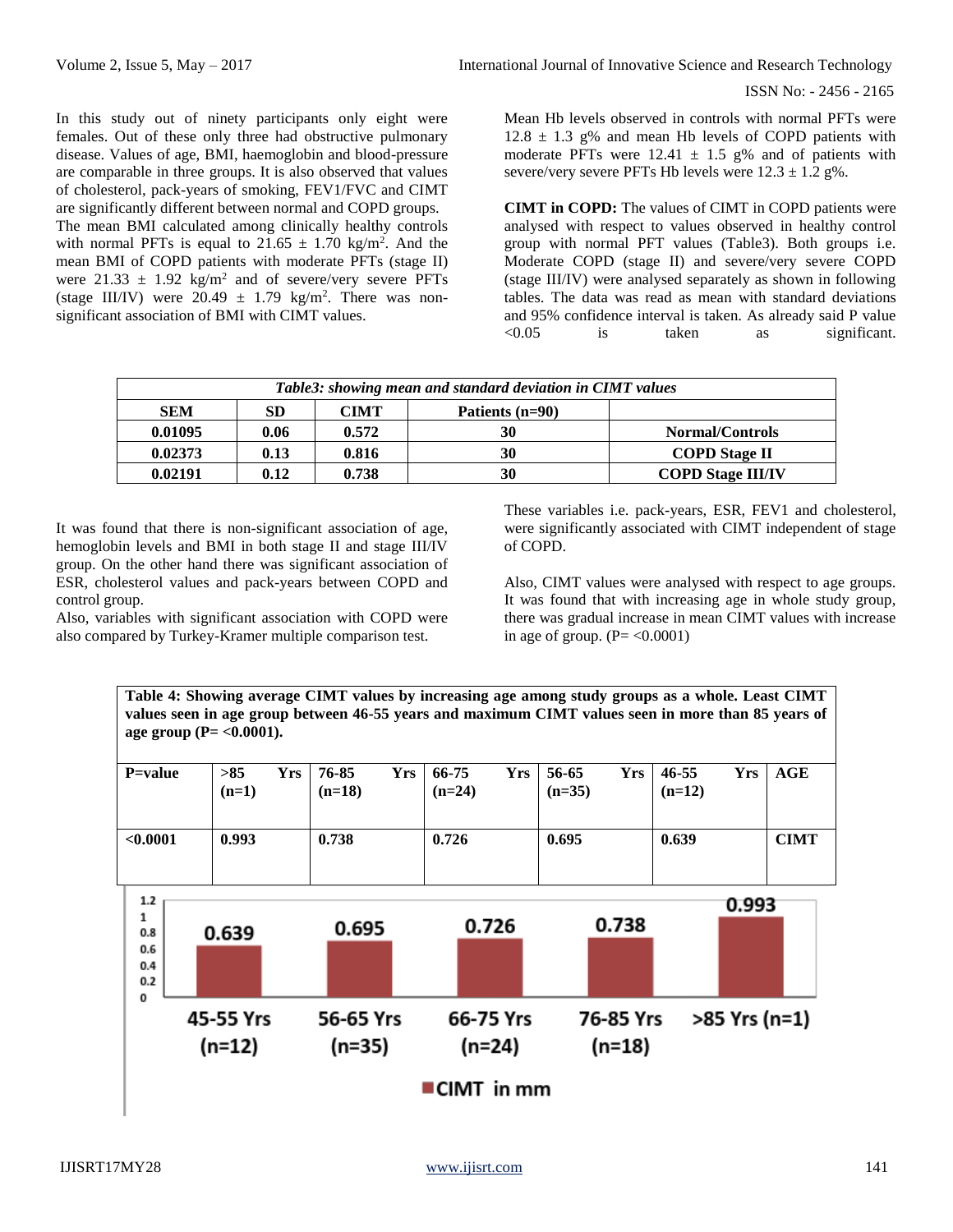ISSN No: - 2456 - 2165

**The CIMT hypertrophy:** The CIMT hypertrophy is taken as value > 0.8mm. CIMT hypertrophy seen in 16 out of 30 Stage II COPD patients (i.e. 53%) and 8 out of 30 stage III/IV patients (i.e.27%).This is certainly a high prevalence of hypertrophy in COPD patients with higher CIMT thickness. (P= 0.0320; Relative Risk= 0.5833 and 95% CI is 0.3546 to 0.9597). Out of total sixty patients twenty four had more than 0.8mm CIMT (40%).



**CIMT -FEV1 and FEV1/FVC correlation:** The mean CIMT values and relation with the mean FEV1 and mean FEV1/FVC

values also studied. It is seen that CIMT values of whole study group is significantly negatively related to FEV1 and FEV1/FVC values. (p= <0.0001) (Turkey-Kramer Multiple Comparisons test)

**Values of CIMT >1mm:** Also CIMT values >1mm is seen in one patient in Stage III/IV (0.6% of participants; pvalue=1.000) and one patient in Stage II patients  $(0.6\%; p-)$ value=1.000). There was none with the CIMT value of more than one in Normal controls (Fisher's Exact Test). CIMT >1mm is seen in more than 2% (i.e. two out of 90) of studied participants and more than 3% (i.e. two out of 60) of COPD patients studied. Again, there is none of the control group with CIMT values recorded more than 1 mm. So, ninety eight percent participants had CIMT values less than 1 mm.

**PLAQUES:** The plaques were found in this study in the two groups of COPD patients but not in controls. This is significant change seen in study group as compared to normal healthy controls with normal PFT values. (p= 0.0399)



#### **IV. DISCUSSION**

The COPD is a major cause of morbidity and mortality worldwide. The natural course of COPD is complicated by development of systemic consequences and co-morbidities with a detrimental impact on hospitalization. The present study was done on total ninety participants out of which 60 were COPD patients and other 30 were normal study participants. The mean age of COPD patients in our study was 68.33  $\pm$  9.88 years among COPD stage II and 63.87  $\pm$  9.79 years among stage III patients which is at par with other studies.[2,10,11]

It was observed that the most of the study population were males. The males had more significant history of smoking in form of biddies. There was also the history of hukka in some of participants. Other forms of smoke or domestic fuel exposure may be having additional additive effects.

Much of data available in medical literature support that CIMT values are related to coronary artery disease. Kuopio Ischemic Heart Disease Risk Factor Study [4] quantified an increased MI risk of 11% for each 0.1-mm increase in CIMT. The study by Hansa et al [10] reported the association of the CIMT values with CAD. The Multi-Ethnic Study of Atherosclerosis (MESA Study), The Tromso Study, and The Northern Manhattan Study all confirmed<sup>[4]</sup> that there is a risk of the asymptomatic increased CIMT and/or carotid plaque (defined as focal thickening 1.5 mm). But association of CIMT values in COPD patients is not much studied yet so far. This is one of the initial studies of CIMT in COPD patients covering rural population, of sub-himalyan region. This study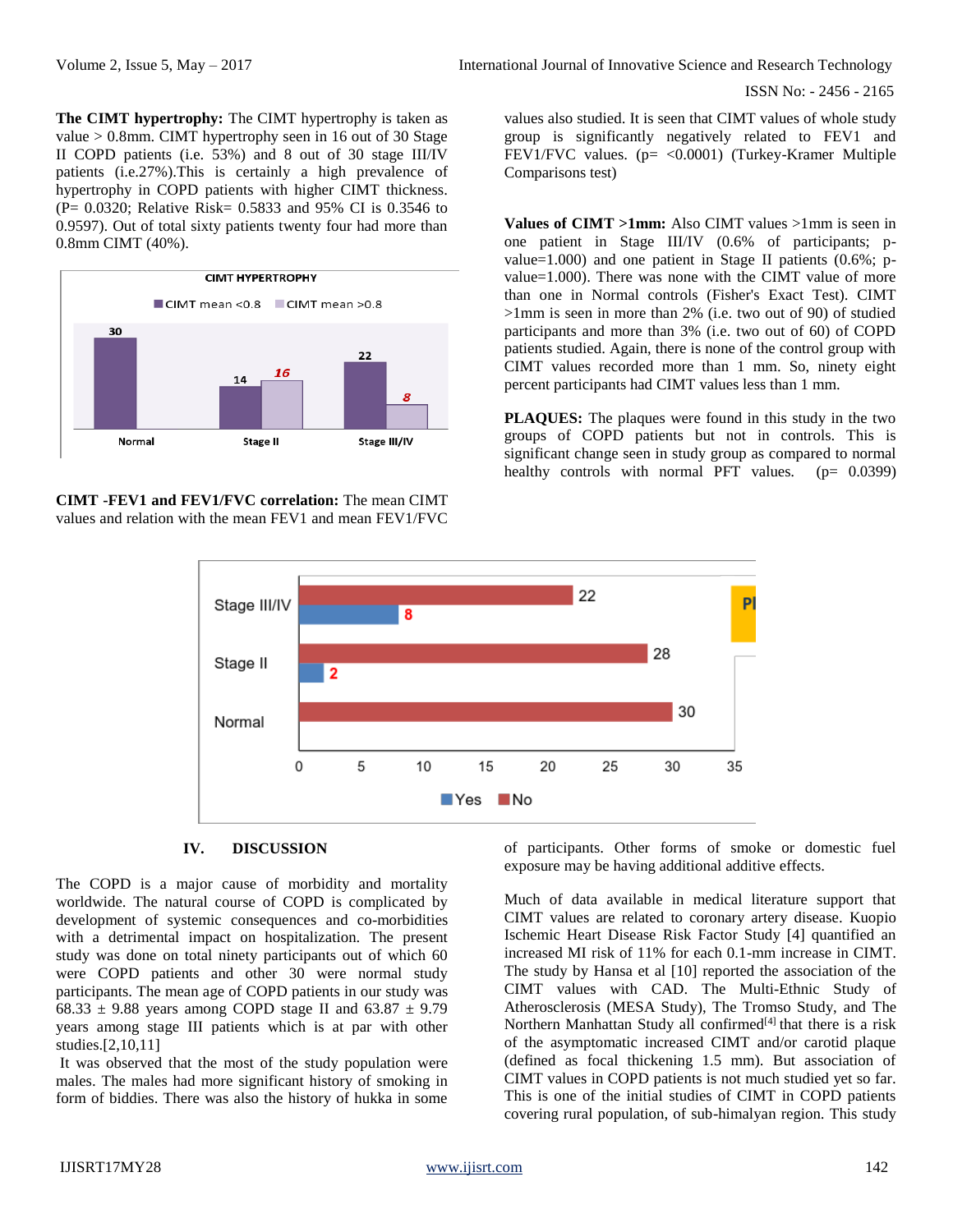ISSN No: - 2456 - 2165

not only generated data for COPD patients but also supported the fact that COPD patients from rural population from hilly area of this sub-Himalayan region are having increased CIMT hence are at increased risk of atherosclerotic diseases as compared to non-COPD patients.

Smoking, hypertension, diabetes and dyslipidemia are known risk factors for CAD. The COPD patients in our study were without these risk factors, except smoking exposure, and were found to have increased CIMT values than normal controls. This indicates that COPD or smoking increases the risk for CAD without presence of other known risk factors. Our study has included ninety participants and mean CIMT values obtained were with higher values in COPD than control group. The mean CIMT value obtained in COPD stage II was  $0.82 \pm$ 0.13 and mean CIMT value in COPD Stage III/IV was 0.74  $\pm$ 0.12 and CIMT value in normal controls was  $0.57 \pm 0.06$ .

The CIMT hypertrophy (>0.8mm) seen in 16 out of 30 Stage II COPD patients (i.e. 53%) and 8 out of 30 stage III/IV patients (i.e.27%). (P= 0.0320; Relative Risk= 0.5833 and 95% CI is 0.3546 to 0.9597). Out of total sixty patients twenty four had more than 0.8mm CIMT (40%)

Older people with COPD are at higher risk for plaque formation in the carotid artery. A study from the Netherlands found that patients with progressive lung condition are more likely to have vulnerable fatty plaques, which increase their risk for stroke.[6] Similarly in our study carotid plaques were found in the COPD patients only and no plaque seen in control group. Out of total ten patients 8 patients in stage III and 2 patients in stage II had plaques. This was significant association compared to normal controls  $(p=0.0399)$ . This was the important finding in patients of the COPD without the history of hypertension, diabetes and dyslipidemia.

It is to mention that there is fifty times more risk of stroke with the presence of carotid plaque compared to those who are without carotid plaque.[12] So COPD patients with carotid plaques are at fifty times more risk for strokes than those who were the normal controls or those without plaques.

# **V. CONCLUSION**

This is the first study evaluating the CIMT in COPD patients with rural background from sub-Himalayan population with findings consisting with the view that these COPD patients are having higher CIMT values making them at increased risk for CAD and cerebrovascular disease.

- The COPD is more of a disease of male smokers. Out of total 60 patients 57 were males i.e. 95%. All patients were present or past smokers.
- The mean age of participants was  $68.33 \pm 9.88$  years among patients with stage II (Moderate) COPD and 63.87  $\pm$ 9.79 years among patients stage III/IV (severe/very severe) COPD respectively. The mean age of controls with normal PFTs were  $66.36 \pm 10.76$ years.
- The FEV1/FVC ratio and FEV1 measurements were negatively related with CIMT and hence also with atherosclerosis.
- The plaques seen in 10 out of 60 (i.e.  $16.6\%$ ) COPD patients with low socioeconomic status and of rural background can been taken as important finding for deciding management of COPD patients.(P=0.039)

FELT NEED: It is also felt that COPD patients are mostly from low socioeconomic background. As life style changes and yoga can be good adjunctive therapy, in addition to quitting smoking, these practises should be encouraged while managing patients with potentially irreversible obstructive lung disease. As this disease found to be directly related to atherosclerosis this can be taken as a risk factor, of equal potential as is diabetes, hypertension or other chronic inflammatory diseases. And this important association should be considered in all patients with suspicion of COPD and hence their management require more than the present recommendation. More and more observation is encouraged on this important risk in one of common disease COPD.

# **VI. STUDY LIMITATIONS**

The major limitation of the study was definitely the small sample size. Yet, to our knowledge, this is the first study evaluating the CIMT in COPD patients with rural background from sub-himalyan population with findings consisting with the view that these COPD patients are having higher CIMT values making them at increased risk for CAD and cerebrovascular disease without hypertension and diabetes.

# **REFERENCES**

- 1. Özben B, Eryüksel E, Tanrıkulu A M, Papila-Topal N, Çelikel T, Başaran Y. Acute exacerbation impairs endothelial function in patients with chronic obstructive pulmonary disease. Arch Turk Soc Cardiol 2010; 38:1-7
- 2. Pobeha P, Skyba P, [Joppa P, K](http://www.biomedexperts.com/Profile.bme/652281/Pavol_Joppa)luchova Z, Szaboova E, [Tkac I,et al. C](http://www.biomedexperts.com/Profile.bme/1422143/Ivan_Tkac)arotid intima-media thickness in patients with chronic obstructive pulmonary disease. Bratislavské Lekárske Listy 2011; 112:24-8
- 3. Jindal S K. COPD: The unrecognized epidemic in india. J Assoc Physcian India 2012; 60(Suppl February):14-16
- 4. Liviakis L, Pogue B, Paramsothy P, Bourne A, Gill EA. Carotid intima-media thickness for the practicing lipidologist. J Clin Lipidol 2010; 4:24–35
- 5. Roman MJ, Naqvi TZ, Gardin JM, Gerhard-Herman M, Jaff M, Do,et al. Clinical application of noninvasive vascular ultrasound in cardiovascular